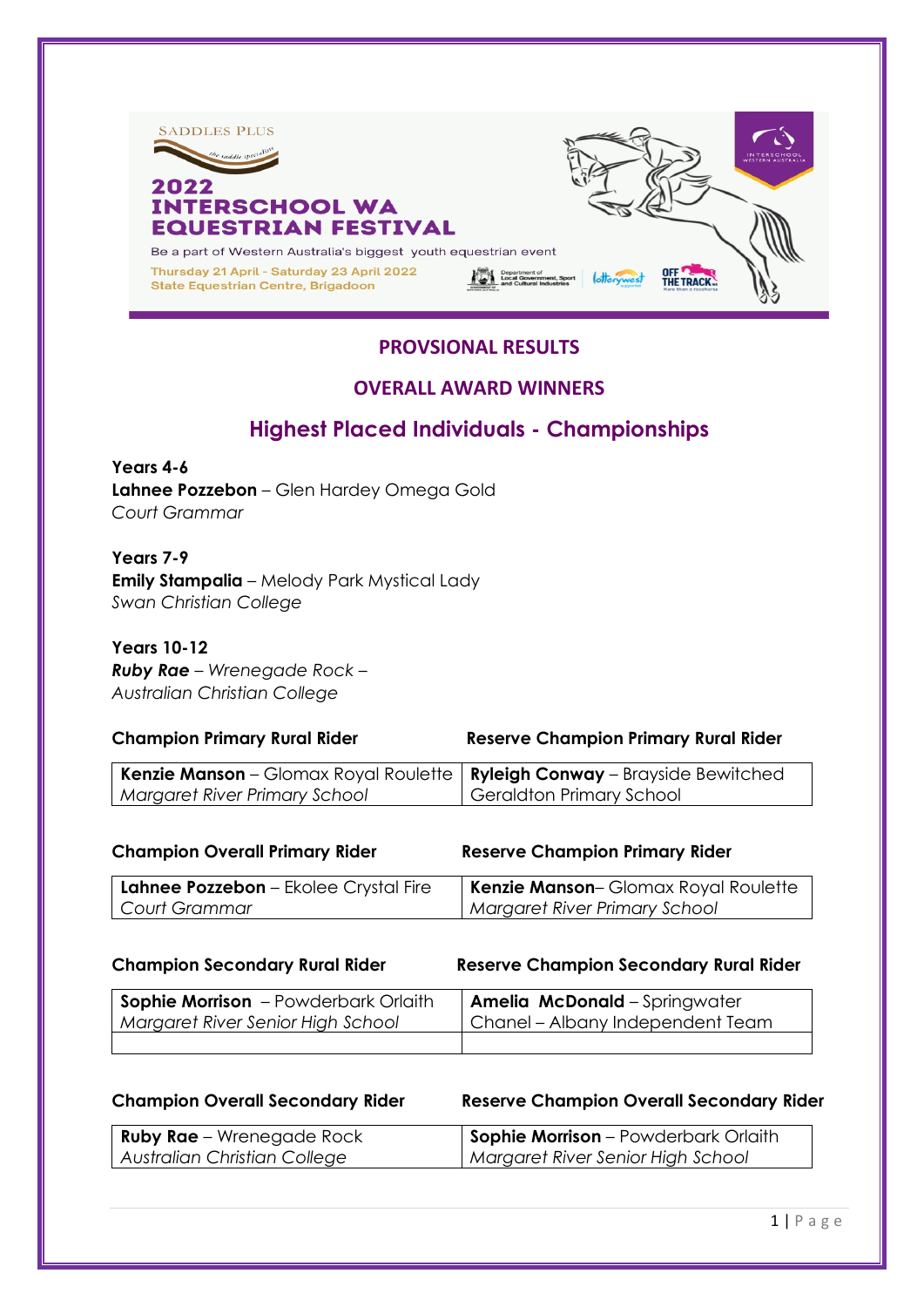# **Participant Awards**

# **Highest Placed Individuals – Participants**

- Years 1 3 **Elise Stampalia** Wendemar Fizz *Upper Swan Primary School*
- Years 4 6 **Sophie Mosey-Weate** Owendale Jessica *Excelsior Primary School*
- Years 7 9 **Skyelah De Vries** Beetle *Swan Christian College*
- Years 10-12 **Rhiannon Smyth** Cherokee *WA College of Agriculture Denmark*

\_\_\_\_\_\_\_\_\_\_\_\_\_\_\_\_\_\_\_\_\_\_\_\_\_\_\_\_\_\_\_\_\_\_\_\_\_\_\_\_\_\_\_\_\_\_\_\_\_\_\_\_\_\_\_\_\_\_\_\_\_\_

# **SPORT DISCIPLINE CHAMPIONSHIPS**

**Dressage** 

| <b>Champion Primary Team</b>                               | <b>Reserve Champion Primary</b>           |
|------------------------------------------------------------|-------------------------------------------|
| Composite Team 1                                           | Composite Team 4                          |
| Kenzie Manson - Glomax Royal<br>Roulette                   | <b>Ruby Gilberd</b> - Kirralea Caberet    |
| <b>Honey Towers-Hammond</b><br>Carona Park Fairy Footsteps | <b>Ava Bowles - Gordon Park Peter Pan</b> |
| <b>Chloe Wood - Limehill Kochiece</b>                      | <b>Alyssa Scott - Morefair Rhyder</b>     |

# **Champion Secondary School Reserve Champion Secondary School**

*Court Grammar Australian Christian College* 

| <b>Shania Benbow</b> - Tamblyn Park       | <b>Charlie Morton-Sharp - SuperMaxi</b> |
|-------------------------------------------|-----------------------------------------|
| Jackpot                                   |                                         |
| Lily Hennessey - Kennallywood             | <b>Alyssa Hattingh - He's Got Swag</b>  |
| Alabama                                   |                                         |
| <b>Bianca Ettridge – Jirrima Applause</b> | <b>Ruby Rae - Wrenegade Rock</b>        |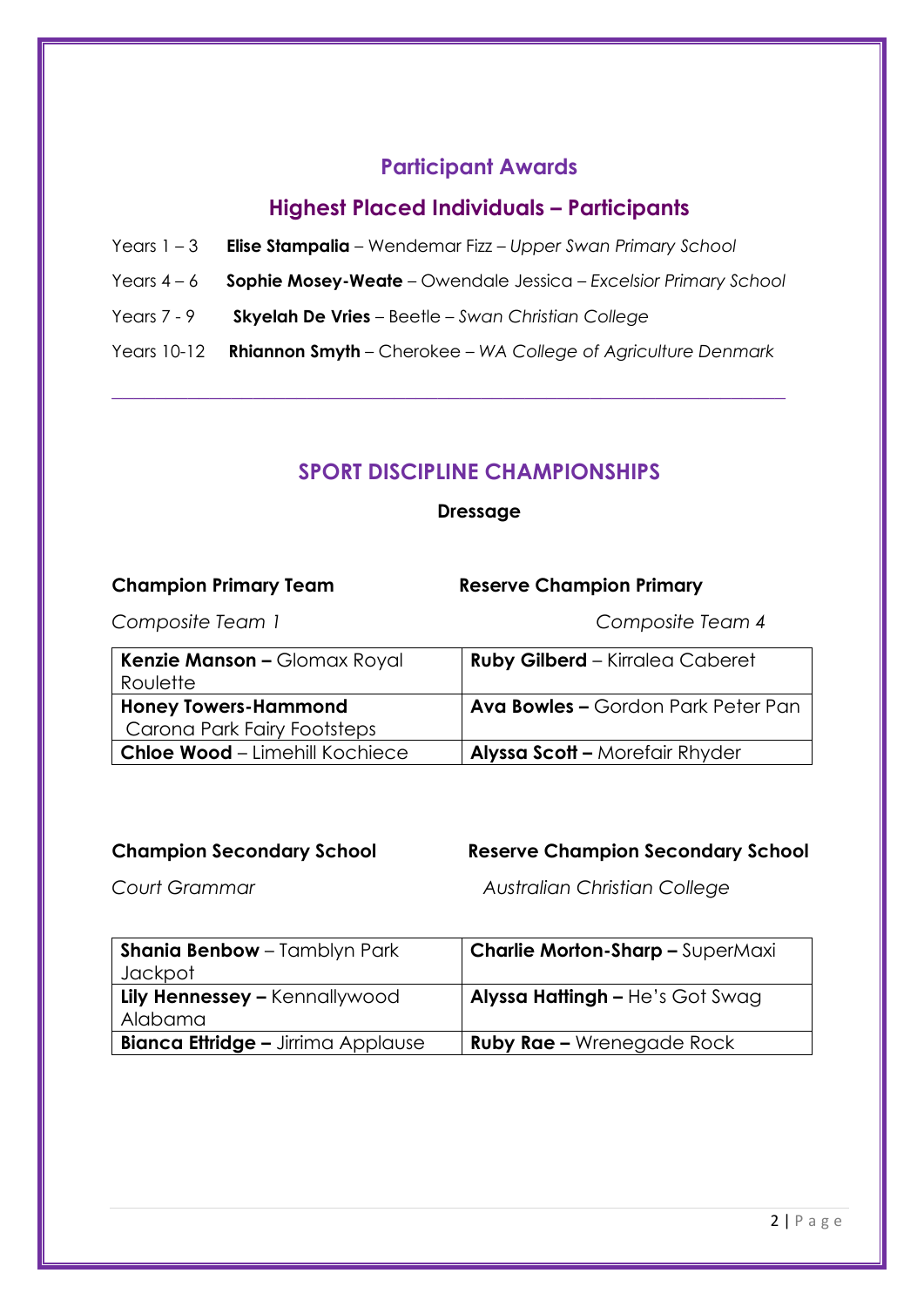# **Jumping**

Jumping Awards calculated on the top two (2) highest scores

| <b>Champion Primary Team</b>      | <b>Reserve Primary Team</b>           |  |
|-----------------------------------|---------------------------------------|--|
| <b>Composite Team 2</b>           | <b>Composite Team 1</b>               |  |
| <b>Ryleigh Conway</b> – Brayside  | <b>Kenzie Manson</b> – Glomax Royal   |  |
| <b>Bewitched</b>                  | Roulette                              |  |
| <b>Claire Noble - Cloudjumper</b> | <b>Chloe Wood - Limehill Kochiece</b> |  |

**Champion Secondary School Reserve Champion Secondary School**

*Australian Christian College Byford Secondary College*

| <b>Ruby Rae</b> – Wrenegade Rock         | Rebecca Suvaljko – Kelladee Park      |
|------------------------------------------|---------------------------------------|
|                                          | Dark Selection                        |
| <b>Alyssa Hattingh</b> – He's Got Swag   | <b>Erin Greenwood</b> – Clasique Bean |
| <b>Isabella Day - Teifi Valley Cyrus</b> | <b>Anneke Williamson</b> - Mrs        |
|                                          | Nortonknight                          |
|                                          | Mia Seinor - Chelleason Gold          |
|                                          | Emblem                                |

# **Show Horse**

Show Horse Awards calculated on the top two (2) highest scores

**Champion Primary Team Champion Primary Team**

*Composite Team 1*

| <b>Kenzie Manson</b>        | <b>Ruby Gilberd</b>   |
|-----------------------------|-----------------------|
| Glomax Royal Roulette       | Kirralea Caberet      |
| Honey Towers-Hammond Carona | <b>Ava Bowles</b>     |
| Park Fairy Footsteps        | Gordon Park Peter Pan |

# **Champion Secondary School Reserve Champion Secondary**

*Australian Christian College Court Grammar*

| Alyssa Hattingh-He's Got Swag            | <b>Bianca Ettridge- Jirrima Applause</b> |
|------------------------------------------|------------------------------------------|
| <b>Ruby Rae</b> – Wrenegade Rock         | <b>Shania Benbow</b> - Tamblyn Park      |
|                                          | Jackpot                                  |
| <b>Isabella Day</b> - Teifi Valley Cyrus | Lily Hennessey – Kennallywood            |
|                                          | Alabama                                  |
| <b>Payton Hattingh</b> – Vanilla Deluxe  |                                          |
|                                          |                                          |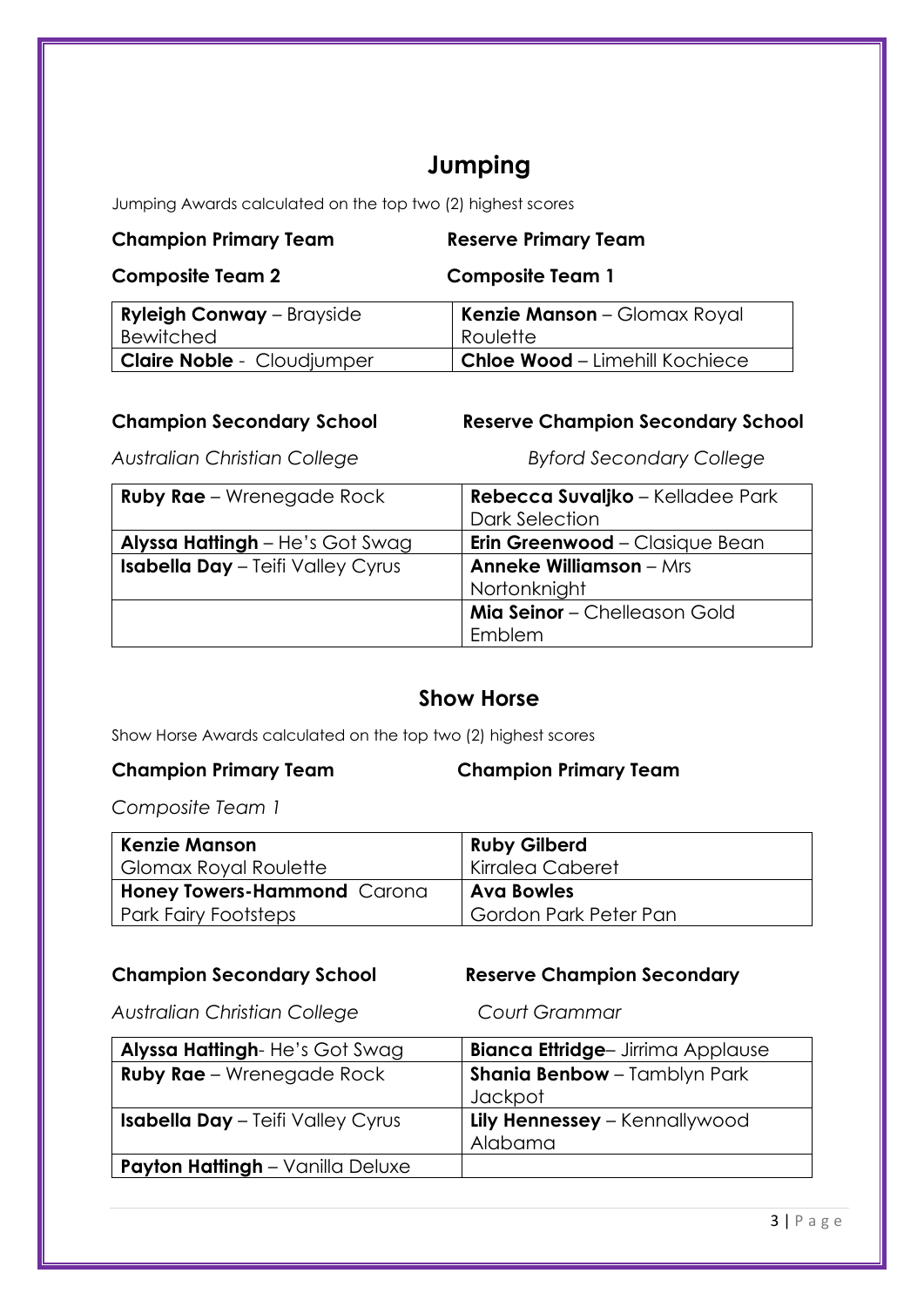# **Combined Training**

# **Champion Primary Team**

Composite Team 5

| <b>Noah Woodyer</b> – Osiris Andy Pandy  |
|------------------------------------------|
| Uma Sky Fisher – Wendamar Merrit         |
| Lexi Caldwell - Harrington Park Carousel |

# **Champion Secondary School Reserve Champion Secondary School**

*Australian Christian College Margaret River Senior High School*

| <b>Ruby Rae</b>                         | <b>Chaise Fowler</b>   |
|-----------------------------------------|------------------------|
| Wrenegade Rock                          | <b>Global Supreme</b>  |
| <b>Isabella Day</b>                     | <b>Sophie Morrison</b> |
| <b>Teifi Valley Cyrus</b>               | Powderbark Orlaith     |
| <b>Charlee Morton-Sharp</b> - SuperMaxi | <b>Grace Martin</b>    |
|                                         | Gunnadorah Talisman    |

# **Eventing**

## **Champion Secondary Team**

*Swan Christian College* 

| <b>Emily Stampalia –</b> Melody Park Mystical Lady |  |  |
|----------------------------------------------------|--|--|
| <b>Jasmin Holland</b> - Inverglen                  |  |  |
| <b>Charli Brajkovich</b> – Kings Basil Brush       |  |  |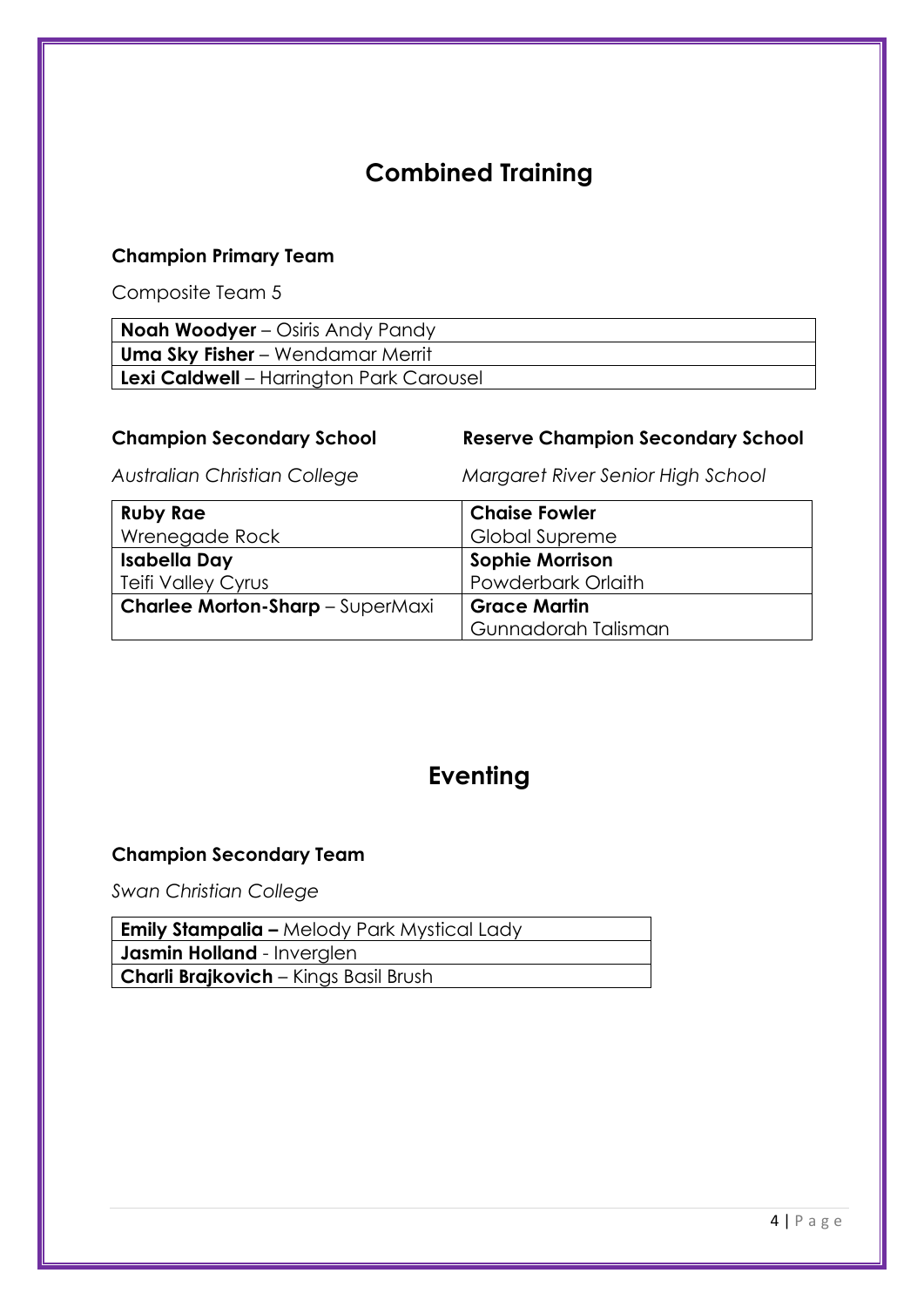# **Champion School and Team Awards**

## **Champion Overall Primary Champion Reserve Champion**

**Composite Team Composite Team**

(Overall School Award was based on highest score by three riders as per Event Schedule)

| <b>Noah Woodyer</b>                          | <b>Kenzie Manson</b>          |
|----------------------------------------------|-------------------------------|
| Osiris Andy Pandy                            | Glomax Royal Roulette         |
| <b>Swan Valley Anglican Community School</b> | Margaret River Primary School |
| <b>Uma Sky Fisher</b>                        | <b>Honey Towers-Hammond</b>   |
| <b>Wendamar Merritt</b>                      | Carona Park fairy Footsteps   |
| St Hilda's Anglican Girls School             | Margaret River Primary School |
| Lexi Caldwell                                | <b>Chloe Wood</b>             |
| Harrington Park Carousel                     | Limehill Kochiece             |
| St Hilda's Anglican Girls School             | Georgina Molly Anglican       |
|                                              | School                        |

## **Champion Primary Rural Composite Team**

*Rural – Team 1*

**Kenzie Manson** – Glomax Royal Roulette – Margaret River Primary School **Honey Towers-Hammond** – Carona Park Fairy Footsteps – Margaret River Primary School

**Chloe Wood** – Limehill Kochiece -Georgina Molly Anglican School

**Champion Overall Secondary School Reserve Champion Overall Secondary School**

*Australian Christian College Margaret River Senior High School*

| Alyssa Hattingh - He's Got Swag          | <b>Sophie Morrison</b> - Powderpark<br>Orlaith |
|------------------------------------------|------------------------------------------------|
| <b>Ruby Rae</b> – Wrenegade Rock         | <b>Grace Martin</b> – Gunnadorah               |
|                                          | Talisman                                       |
| <b>Isabella Day</b> - Teifi Valley Cyrus | <b>Chaise Fowler</b> - Global Supreme          |

## **Champion Secondary Rural School Reserve Champion Secondary Rural School**

*Margaret River Senior High School Bunbury Catholic College* 

| <b>Sophie Morrison - Powderbark</b><br>Orlaith | <b>Reagan Hughan - Aria Mistretta</b> |
|------------------------------------------------|---------------------------------------|
| <b>Grace Martin</b> – Gunnadorah<br>Talisman   | <b>Amy Lockhart</b> - Kingsbury       |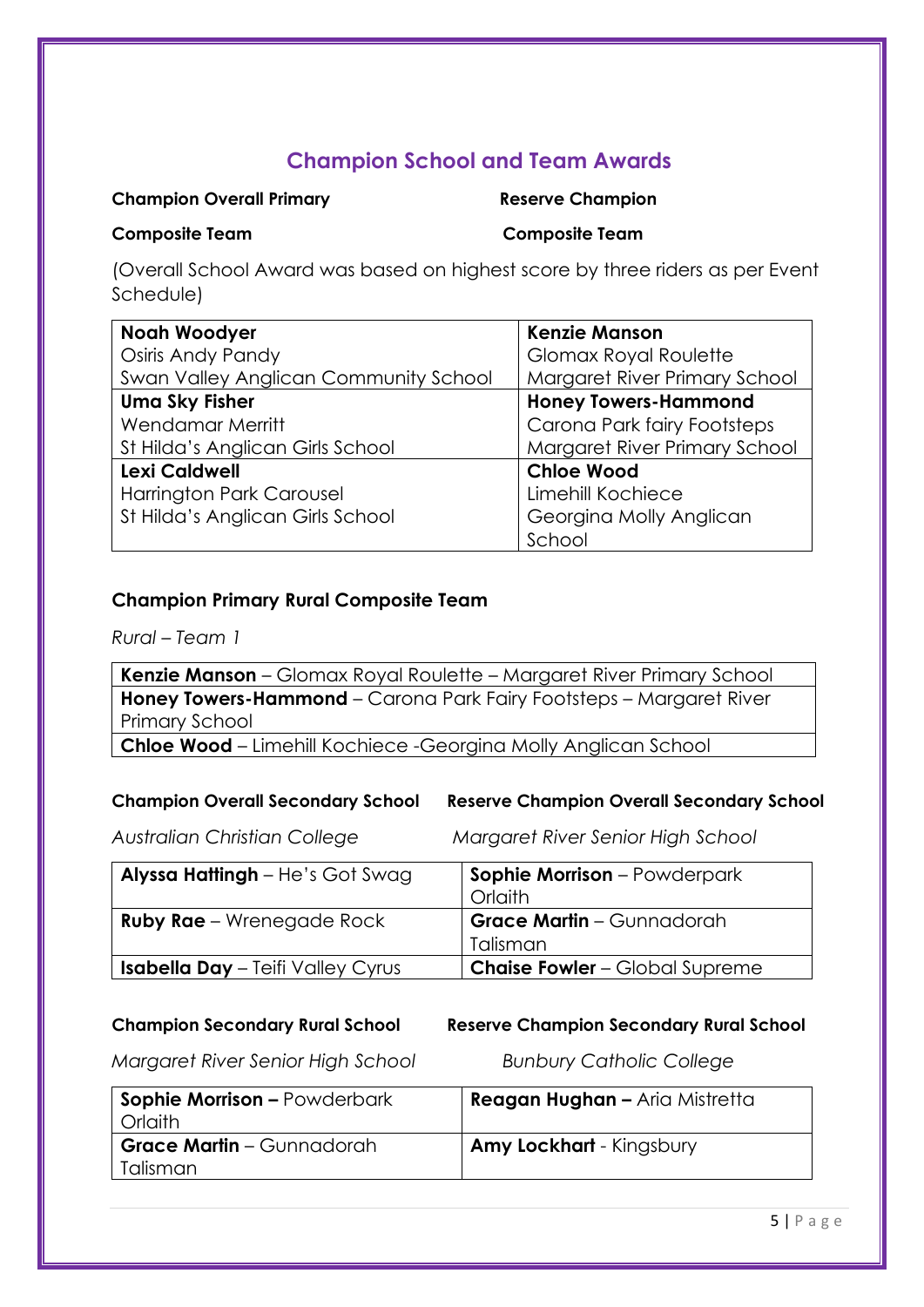**Chaise Fowler** – Global Supreme **Jasmine Elliott** – Windy Hill Ginger Rocks

# **OFF THE TRACK**

Points for awards: The highest place in each discipline added for the Overall and discipline awards

## **High Point Off the Track – Dressage**

1st **Tamblyn Park Jackpot** (Tabannan) Shania Benbow – *Court Grammar* 2nd **Balmont Boy** (Balmont Boy) Zoe Purser – *Ocean Reef Senior High School* 3rd **Super-Max**i (Super Maxi) Charlee Morton-Sharp (Australian Christian College)

## **High Point Off the Track – Jumping**

1st **Barz Open** (Barz Open) Chloe Gee – *Frederick Irwin Anglican School – 2nd My Pocket Rocket (Man of Bronze)- Zenniah Albonetti -* Mater dei college *3rd Northern Range (Northern Range) - Holly Brimblecombe – Carey Baptist College*

## **High Point Off the Track – Show Horse**

1st **Tamblyn Park Jackpot** (Tabannan) Shania Benbow - *Court Grammar School*

2nd **Daisy L'Varss** (L'Varss)Imogen Freeman – Margaret river Senior High School

3<sup>rd</sup> Starring Echo (Salsa Dancer) Willow Donohoe – WA College of Agriculture Denmark

## **High Point Off the Track – Eventing**

1<sup>st</sup> Mrs NortonKnight (Mrs Nortonknight) – Anneke Williamson – Byford Secondary College

2nd **Inverglen (Inverglen)- Jasmine Holland – Swan Christian College**

3rd **Heart on a String** (Spirileo) – Ella McCrum – Guildford Grammar School

## **High Point Off the Track – Combined Training**

1st **Barz Open** (Barz Open) Chloe Gee – *Frederick Irwin Anglican School* 2nd **SuperMaxi** (Super Maxi) Charlee Morton-Sharp (Australian Christian College)

3. **Heart on a String** (Spirileo) – Ella McCrum – Guildford Grammar School

## **Overall High Point Off the Track Horse**

\***Mrs NortonKnight** (Mrs Nortonknight) – Anneke Williamson – Byford Secondary College